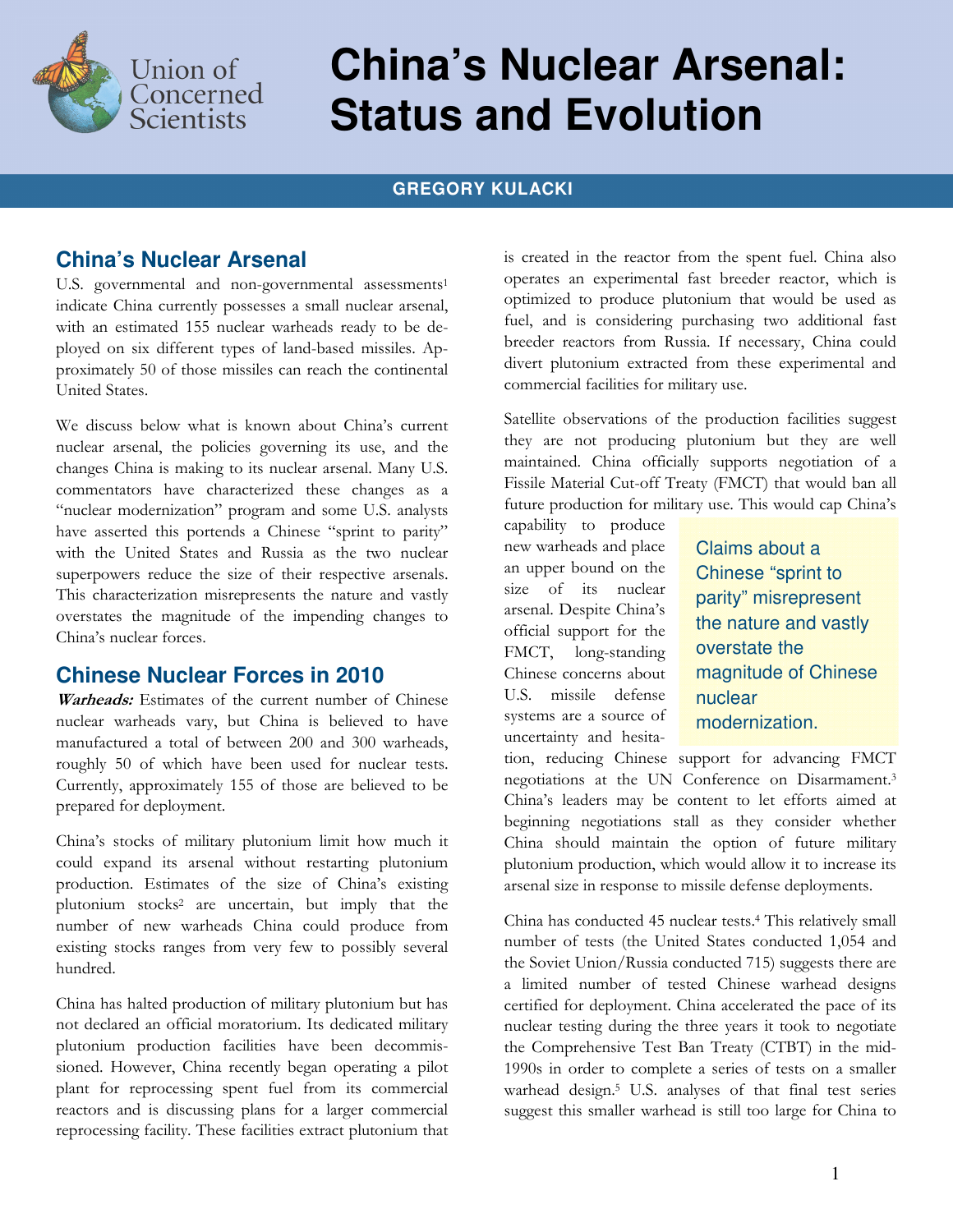place multiple warheads on the long-range mobile missile designed deliver it, the DF-31.<sup>6</sup>

designed for deployment on those submarines failed initial flight tests.<sup>13</sup>

Following this test series, China signed the CTBT in 1996 and halted nuclear weapons testing, but has still not ratified the treaty. China is reported to be waiting until after the United States ratifies the treaty to see whether the U.S. Senate adds conditions as part of the ratification process.<sup>7</sup> Lack of testing restricts China's ability to develop and deploy new, smaller warhead designs.

| Table 1 China's Nuclear-Capable Missiles: 2010                                                         |                    |             |             |             |              |              |
|--------------------------------------------------------------------------------------------------------|--------------------|-------------|-------------|-------------|--------------|--------------|
| <b>Missile Type</b>                                                                                    | Intermediate Range |             |             | Long Range  |              |              |
| <b>Chinese Designation</b>                                                                             | $DF-21$            | $DF-3$      | $DF-4$      | DF-31       | $DF-31A$     | $DF-5$       |
| Range(km)/Payload(kg)                                                                                  | 1,700/600          | 3,000/2,000 | 5,000/2,000 | 7,300/1,000 | 11,000/1,000 | 12,000/3,000 |
| <b>Fuel</b>                                                                                            | Solid              | Liquid      | Liquid      | Solid       | Solid        | Liquid       |
| <b>Basing Mode</b>                                                                                     | Mobile             | Mobile      | Fixed       | Mobile      | Mobile       | Fixed        |
| Year first deploved                                                                                    | 1993               | 1971        | 1975        | 2007        | 2007         | 1981         |
| <b>Number Deployed</b>                                                                                 | $50*$              | 20          | 35          | >15         | >15          | 20           |
| * China is estimated to have deployed approximately 130 of its nuclear-capable DF-21 missiles, but the |                    |             |             |             |              |              |

Unlike other nuclear weapons states, China keeps all of its warheads in storage. China's nuclear warheads

and nuclear-capable missiles are kept separate and the warheads are not mated to the missiles until they are prepared for launch.<sup>8</sup> Interestingly, for this reason under the counting rule for New START the number of Chinese weapons would be counted as zero.<sup>9</sup>

remainder are armed with conventional warheads.

Delivery Vehicles: Estimates of the number, ranges, and payloads of Chinese nuclear-capable missiles vary. The estimates indicate China deploys approximately 150 landbased missiles that can carry nuclear payloads, fewer than 50 of which are long-range and can reach the United States. The nuclear-armed missiles China currently deploys are listed in Table 1.

China is not believed to currently place multiple warheads on its missiles. However, some sources say DF-4 and DF-5 missile tests have included testing of multiple re-entry vehicles.10 These tests may allow China to replace the older, larger single warheads on these two liquid-fueled missiles with smaller warheads and penetration aids. Chinese reports indicate that these may be tests of dummy warheads and penetration aids designed to defeat missile defenses.<sup>11</sup>

China is experimenting with submarine-launched ballistic missiles but the one nominally operational nuclear-armed ballistic missile submarine it currently possesses does not patrol and Chinese experts describe it as a failure. <sup>12</sup> China built two new ballistic missile submarines and is rumored to be building more, but the nuclear-capable missile

Tactical Nuclear Weapons: U.S. governmental and nongovernmental reports indicate China possesses a stockpile of air-deliverable nuclear weapons but they have no "primary mission," according to U.S. assessments. Chinese cruise missiles can be armed with nuclear payloads but U.S. assessments state they are not. U.S. observations of China's military facilities, equipment, and training suggest China does not maintain a stockpile of tactical nuclear weapons.<sup>14</sup>

## **China's Nuclear Posture**

The history of China's nuclear weapons program supports the idea that China's leadership operates under the assumption that nuclear weapons cannot be used successfully to fight and win an armed conflict. Chinese nuclear weapons experts believe the threshold for the use of nuclear weapons is extremely high.15 Instead, the fundamental purpose of China's nuclear arsenal is to prevent or counter foreign military coercion. The goal of Chinese modernization efforts is to assure China's leaders that if attacked with nuclear weapons—or if their nuclear weapons are attacked with conventional weapons—a portion of China's nuclear arsenal could survive these attacks, giving China's leaders the option to retaliate with nuclear weapons. This credible ability to retaliate with nuclear weapons is what Chinese decision-makers believe is required to liberate them from the threat of foreign military coercion.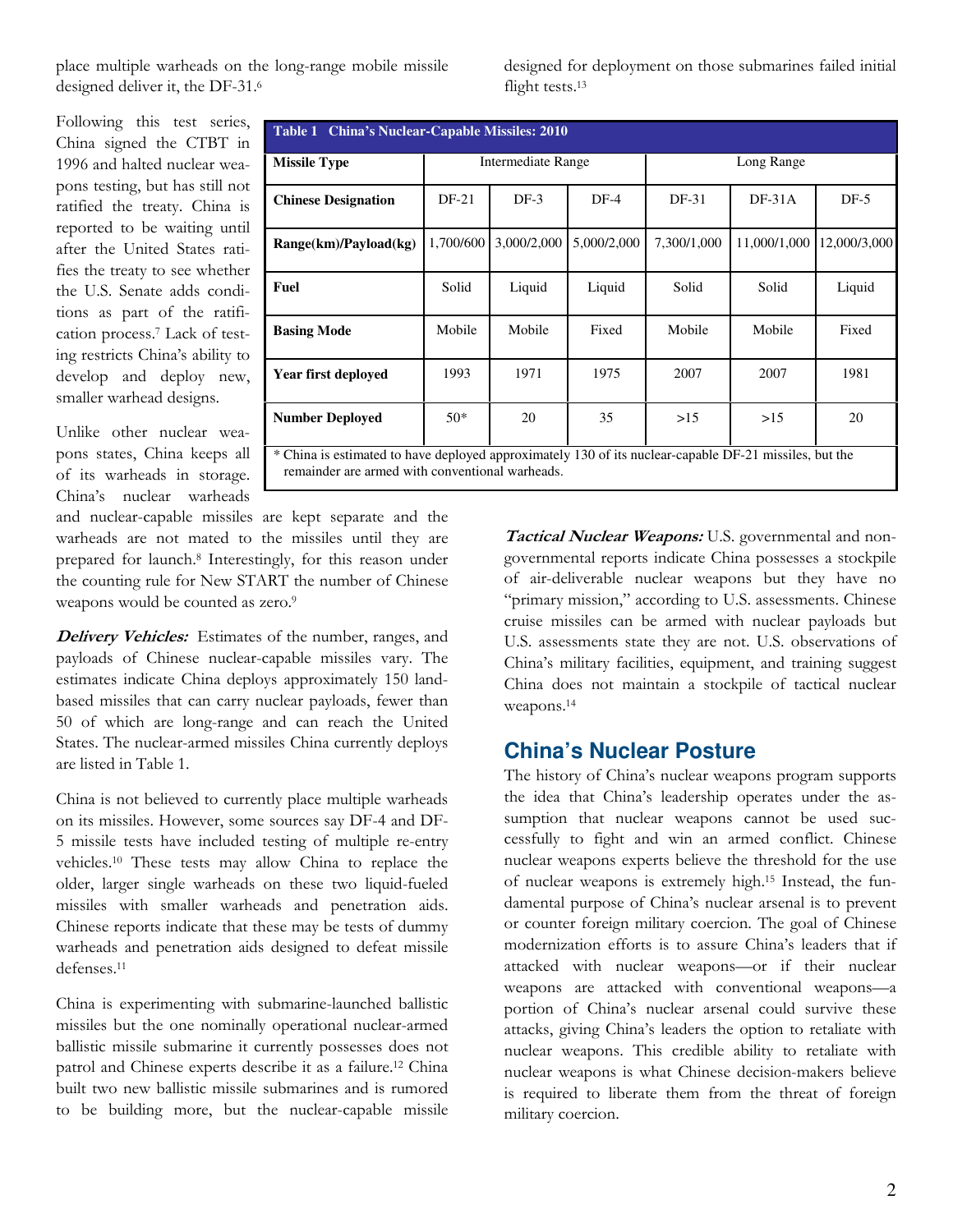China declares it will never use nuclear weapons against a non-nuclear state, and never be the first to use nuclear weapons, under any circumstances. This implies that even if another nuclear weapon state were to attack China's nuclear arsenal with conventional weapons, China's leaders would still not respond with nuclear weapons.

Recently questions have been raised about China's commitment to this policy. China's Second Artillery, which is responsible for operating China's nuclear forces but does not have the authority to determine when or how they will be used, has developed educational materials for

The evolution of China's nuclear weapon systems has occurred more slowly and on a smaller scale than that of the United States and the Soviet

planning and training for the possible use of nuclear weapons. These materials indicate the Second Artillery imagines the possible coercive use of the threat to use nuclear weapons to prevent a foreign military from taking major

conventional military actions against China, such as largescale conventional bombings of Chinese urban population centers or the destruction of critical infrastructure such as the Three Gorges Dam.16 A few Chinese military officers have made public statements to the same effect.<sup>17</sup>

However, there is no indication that the political leaders who maintain control over the use of Chinese nuclear weapons share this view. And interviews in China indicate that China's leading nuclear weapons experts, including those responsible for the design and testing of China's nuclear warheads and re-entry vehicles, openly object to the Second Artillery's attempt to obfuscate China's No First Use policy.<sup>18</sup>

The small size and limited capabilities of China's nuclear arsenal make the threat of a first use of nuclear weapons against the United States or Russia highly unlikely and not at all credible, since it would invite massive nuclear retaliation as well as international condemnation. None of the improvements to China's arsenal that are currently underway would present Chinese decision-makers with a more credible ability to threaten the first use of nuclear weapons against the United States or Russia. Therefore, it is reasonable to assume that the improvements being made to the Chinese nuclear arsenal are limited to maintaining a credible threat to retaliate.

Chinese nuclear experts believe the risk that a nucleararmed adversary would threaten to use nuclear weapons in an attempt to coerce China in some way is greatly reduced if this adversary doubts its ability to launch a strike that could eliminate China's ability to retaliate. China therefore values secrecy over transparency, since China believes transparency undermines its confidence in the survivability of its nuclear arsenal. Moreover, this confidence waxes and wanes in response to perceived trends in technological development. Technological improvements by a potential adversary that may increase its willingness to risk an attack against China with nuclear weapons, or an attack against China's nuclear weapons with conventional weapons, decreases Chinese confidence in its ability to retaliate. This precipitates requests by China's leadership to adjust or improve its arsenal.

Because of this sensitivity to technological change, China's defense scientists and engineers play a decisive role in determining China's nuclear posture. The open source literature published by this technically oriented community over the past several decades suggests it sees improvements in space and missile defense technology as the most significant and likely challenges to the credibility of China's ability to retaliate with nuclear weapons. For example, China is concerned that improvements in satellite reconnaissance may reveal the location of Chinese weapons and command and control facilities, and may increase the ability of adversaries to track and target mobile weapons. Or that missile defenses may increase the willingness of foreign adversaries to threaten a strike against China's nuclear arsenal, thus exposing Chinese leaders to the "nuclear blackmail" their arsenal is designed to prevent.

## **The Evolution of China's Nuclear Forces**

Since China first deployed nuclear weapons, it has had a "modernization" program to develop capabilities pioneered decades earlier by the Soviet Union and the United States, such as solid-fueled road-mobile missiles, and submarine-launched missiles. A comparative look at China's arsenal relative to the arsenals of its principal rivals reveals that the evolution of China's nuclear weapon systems has occurred more slowly and on a smaller scale than that of the United States and the Soviet Union/Russia.

China's modernization efforts are focused on developing solid-fueled missiles that can be deployed on mobile platforms, to reduce the likelihood its missiles could be destroyed in a first strike, compared to its original liquidfueled missiles at fixed launch sites. In the past few years it has started to deploy mobile, solid-fueled long-range missiles, the DF-31 and the DF-31A, to complement and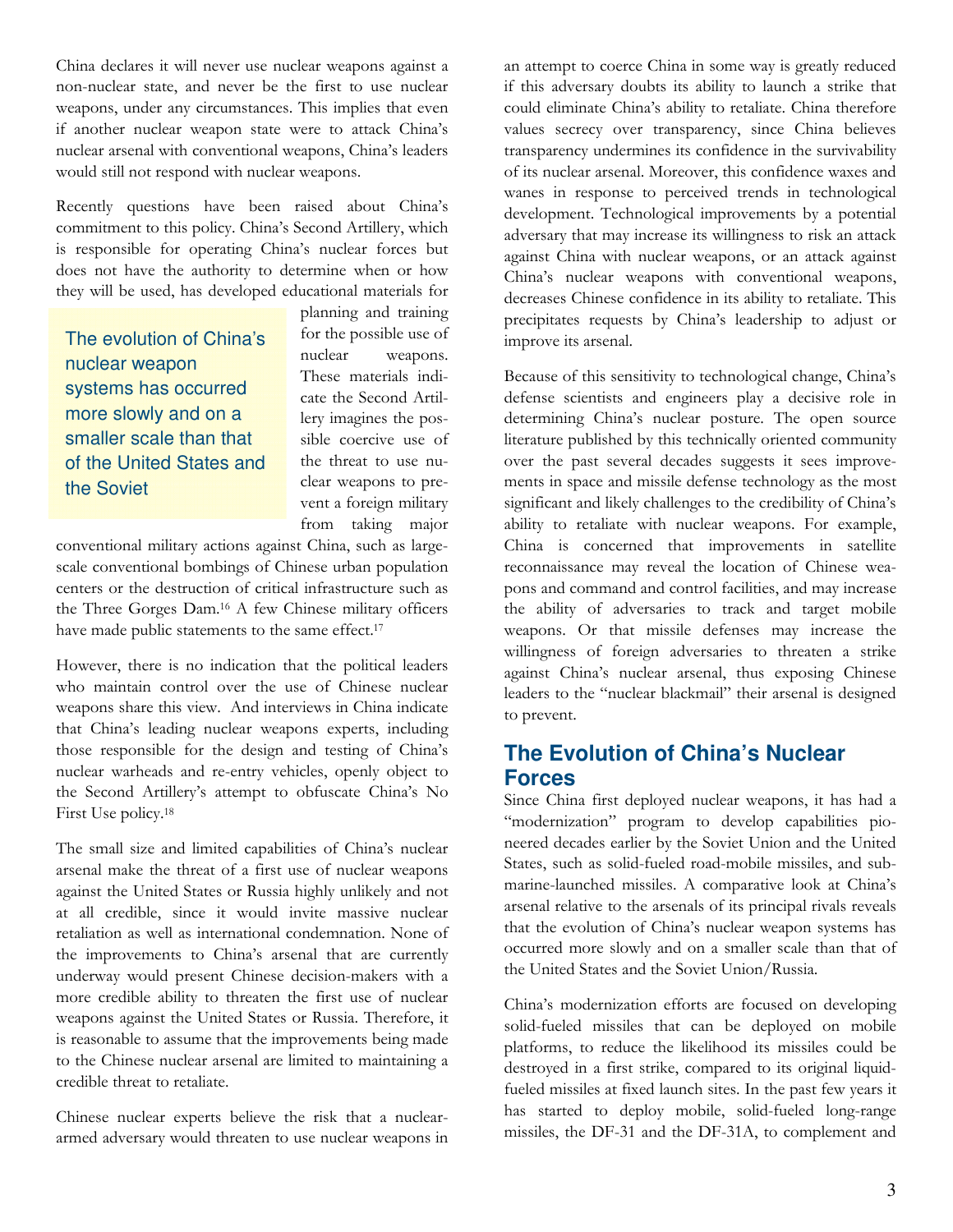possibly replace the liquid-fueled missiles it designed in the 1970s. But the pace of the development of these missiles has been slow—it started in the 1980s and has been underway for nearly 30 years. As noted above, the DF-31 and the DF-31A cannot carry more than one of China's smallest warhead. Fewer than 30 of these missiles have been deployed.

China produces nuclear-capable missiles in small batches and introduces small modifications to improve the performance of existing designs. Reports on China's recent missile tests indicate China still continues to produce, test, and improve both the DF-4 and the DF-5 missiles.<sup>19</sup>

China is also deploying a 1,700-km range nuclear missile, the DF-21, which is mobile and uses solid fuel. As with

The fundamental purpose of China's nuclear arsenal is to assure potential nuclear adversaries that China can retaliate in response to an attack.

China's other missiles, the nuclear-capable DF-21 has been produced in small batches and progressively modified to accommodate different conventional military objectives, such as to launch the anti-satellite interceptor China tested in 2007 and the anti-ship

ballistic missile that is reportedly under development.

As mentioned earlier, Chinese efforts to develop a submarine-launched nuclear missile, despite decades of effort, have yet to produce a deployable capability. This may be in part because it is not a high priority. Based on the history of Soviet submarines, if these first-generation submarines are eventually deployed they are expected to be noisy enough to be easily detectable at sea, which would restrict them to patrolling in shallow areas around the Chinese coast inside its territorial waters and beyond interference from U.S. forces.

Moreover, should China eventually begin to deploy submarine-launched missiles, deployment would require placing both the warheads and missiles on the submarine, giving the commander greater responsibility and independence under conditions in which continuous secure and reliable communications with the political leadership are more difficult to maintain than with China's land-based missiles. This would be a major change, and could be seen as weakening the Chinese leadership's tight control over its nuclear arsenal; this could lead to high-level resistance to this basing mode.

Most of China's missile buildup over the past few years has been focused on short-range missiles (300 to 600 km range) that carry conventional warheads, not nuclear. These missiles are too short range to reach the main islands and population centers of Japan. Some of the newer missiles are estimated to have a range of 850 km, which could reach South Korea and U.S. military bases in Okinawa.

Because of the lack of nuclear testing, China is not modernizing or improving the design or nuclear components of its warheads. If China needs to manufacture warheads for the new nuclear-capable missiles it is deploying, these warheads would be manufactured according to existing, tested warhead designs certified for deployment before it stopped testing in 1996. As noted above, the size of China's existing stocks of military plutonium will place a limit on how many additional warheads it could build without producing more plutonium.

#### **Conclusion**

The small size and slow pace of development of China's nuclear forces are consistent with China's view of the military utility of nuclear weapons. That view is that the fundamental purpose of China's nuclear arsenal is to assure potential nuclear adversaries that China can retaliate in response to an attack. China's nuclear strategy therefore focuses on how to preserve a credible ability to retaliate, not on detail requirements for how much damage that retaliation should cause to specific targets.

China's view is that preserving this credibility rests on its ability to deliver warheads that are certain to detonate on targets in the countries that might contemplate the use of nuclear weapons against China, and does not depend in detail on the damage done by these retaliatory strikes. China's nuclear weapons experts have a very high degree of confidence that their nuclear warheads will detonate as tested. They have far less confidence in the survivability of China's delivery vehicles and its command and control facilities. This concern appears to be driving current improvements in China's arsenal, which are focused on its delivery systems.

In order to be confident those warheads can reach their targets, China's leaders need to be confident defenses cannot intercept the much smaller number of warheads that could be launched in retaliation after a first strike. Therefore, in addition to improving the survivability of its missiles, China has put a great deal of effort into the development and testing of penetration aids. The development of these aids may be responsible for the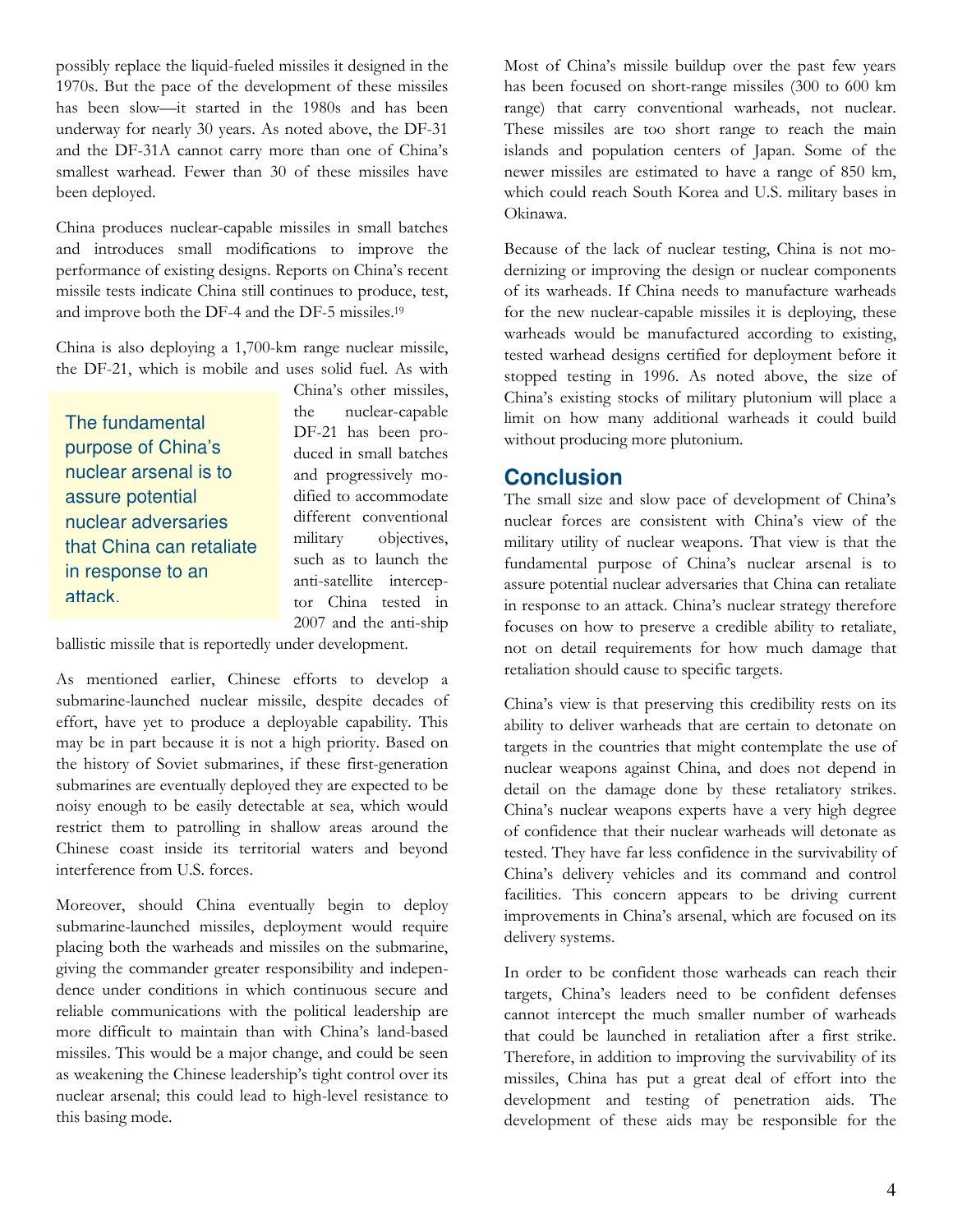increase in Chinese missile testing observed by U.S. satellites during the past decade.

China's defense science community is responding to the strategic challenges of improved space technologies by increasing the number of missiles and by making them harder to locate, track, and destroy. They are also developing counter-space weapons<sup>20</sup> that could be used to disable or destroy foreign space systems that might be used to target and attack China's nuclear arsenal, or to direct missile defense systems. China's leaders believe that developing systems that could reduce the effectiveness of foreign satellites provides decision-makers with an option for increasing the credibility of China's nuclear retaliatory capability without requiring a large increase in the size of its nuclear arsenal.

It is important to remember that while China has the mon-

ey and technology to build a large number of nucleartipped missiles, the number of warheads it can build is capped by its existing stocks of fissile material, which experts believe is quite limited. As a result, it cannot engage in a rapid or sudden "sprint" to numerical nuclear parity with the United States and Russia. A massive buildup would take time and the signs—including resumed production of plutonium for weapons—would be observable.

Entry into force of the FMCT and CTBT would be an effective way to inhibit such a build-up and warhead modernization. As discussed above, the number of Chinese warheads is capped by the amount of plutonium it possesses, a limit that would be fixed by the FMCT. Moreover, the types of warheads China can certify for deployment is limited by a lack of nuclear testing—a limitation that would be strengthened if the CTBT were ratified and entered into force.

#### **References**

 $\overline{a}$ 

<sup>1</sup> Office of the Secretary of Defense, "Military and Security Development Involving the People's Republic of China 2010," May 2010, pp. 34-35.

http://www.defense.gov/pubs/pdfs/2010\_CMPR\_Final.pdf

(accessed 2 February 2011). National Air and Space Intelligence Center, "Ballistic and Cruise Missile Threat 2009," NASIC-1031- 0985-09 (April 2009),

http://www.fas.org/programs/ssp/nukes/NASIC2009.pdf

(accessed 2 February 2011). Federation of American Scientists and Natural Resources Defense Council, "Chinese Nuclear Forces and U.S. Nuclear War Planning," Federation of American Scientists and Natural Resources Defense Council, November 2006,

http://www.fas.org/nuke/guide/china/Book2006.pdf (accessed 2 February, 2011).

<sup>2</sup> International Panel on Fissile Materials, Global Fissile Material Report 2010: Balancing the Books,

http://www.fissilematerials.org/ipfm/site\_down/gfmr10.pdf, p.98 (accessed 2 February 2011).

<sup>3</sup> Interviews conducted in China, February, 2011.

<sup>4</sup> Nuclear Threat Initiative (NTI), "China's Nuclear Tests: Dates, Yields, Types, Methods, and Comments,"

http://www.nti.org/db/china/testlist.htm (accessed 2 February 2011).

<sup>5</sup> Jeffrey Lewis, The Minimum Means of Reprisal: China's Search for Security in the Nuclear Age, MIT Press, Cambridge 2007, p. 25.

<sup>6</sup> One U.S. assessment of China's capability to place multiple independently targetable reentry vehicles (MIRVs) on its mobile nuclear-capable long and intermediate range missiles (presumably the DF-31 and the DF-31A), was conducted by a former Chairman of the Joint Chiefs of Staff General John M. Shalikashvili at the request of the President in preparation for further consideration of the CTBT. It reported that China's "inability to test above detectable levels would impede future efforts to put multiple

warheads on mobile missiles" (U.S. Department of State, Findings and Recommendations Concerning the Comprehensive Nuclear Test Ban Treaty, (January, 2001),

-

http://www.fas.org/nuke/control/ctbt/text/ctbt\_report.html#rep ort (accessed 4 February 2011)). A second assessment from the U.S. Director of National Intelligence claimed it would be difficult and costly for China to MIRV its long- and intercontinental-range mobile missiles. (National Intelligence Council, Foreign Missile Developments and the Ballistic Missile Threat Through 2015, December 2001,

http://www.dni.gov/nic/PDF\_GIF\_otherprod/missilethreat2001.

pdf (accessed 4 February 2011)). A third assessment contained in a National Academy of Sciences report indicated China would require additional nuclear testing to develop a warhead small enough to place multiple warheads on its existing long- and intercontinentalrange mobile missiles. (Committee on International Security and Arms Control, National Academy of Sciences, Technical Issues Related to the Comprehensive Test Ban Treaty, Washington, 2002,

http://www.nap.edu/catalog.php?record\_id=10471 (accessed 4 February 2011)).

Sources familiar with the raw intelligence on which all three of these assessments are based told UCS privately that data obtained from observations of Chinese nuclear weapons tests and Chinese missile tests indicate that the re-entry vehicle or warhead for the DF-31 and DF 31A are estimated to weigh between 450kg and 480kg and that the maximum deliverable payload of these two missiles is approximately 500kg, making it virtually impossible for China to MIRV these missiles. This conclusion is implicitly supported by the most recent Pentagon report, which stated China might be developing a new mobile missile, the DF-41, to carry multiple warheads. If China's existing missile could achieve this objective, it would not be necessary for it to develop a new missile for that purpose. (Office of the Secretary of Defense, Military and Security